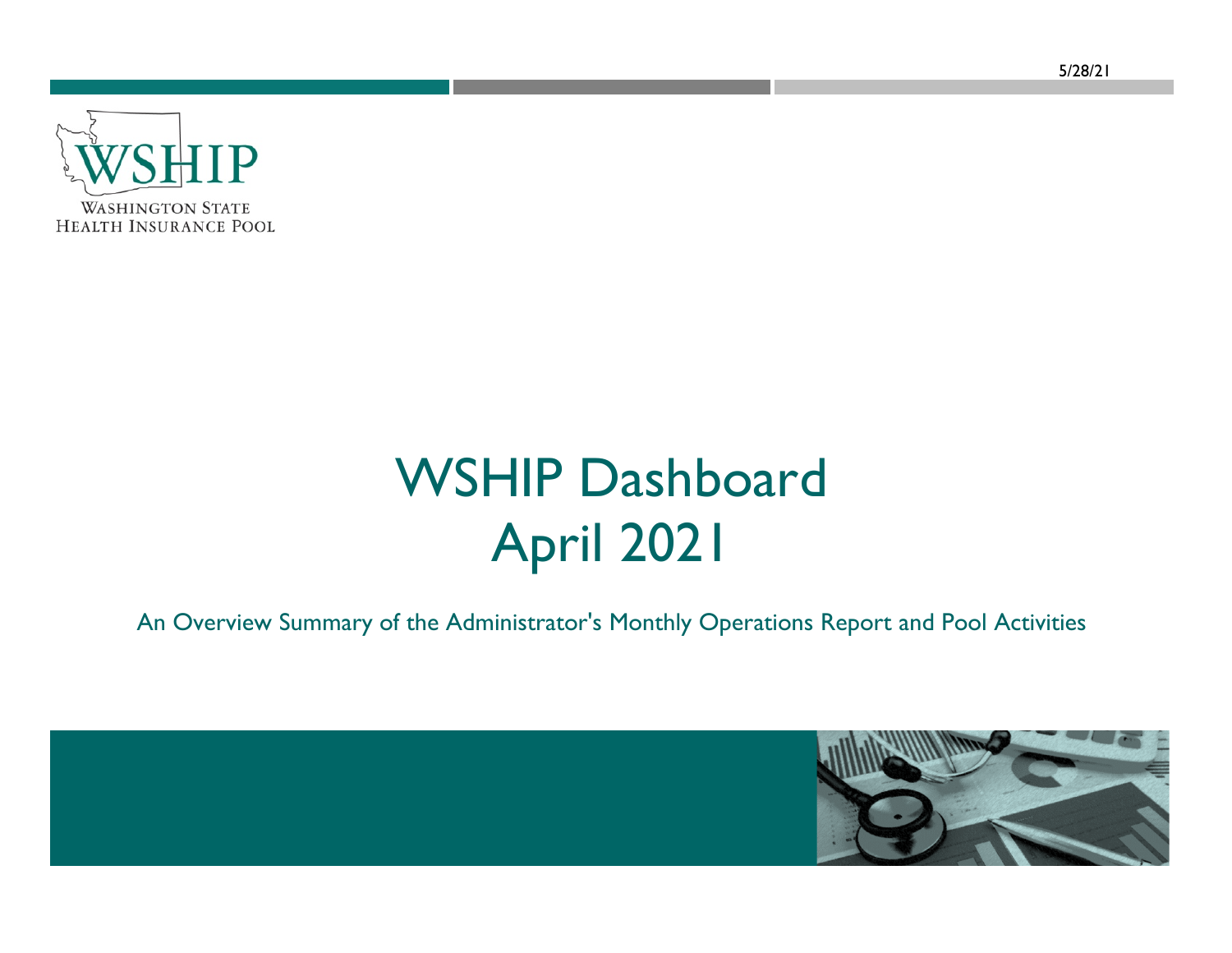**WASHINGTON STATE** 

### Enrollment Summary



| <b>Individuals</b>      | $Apr-20$        | $May-20$        | $lun-20$  | $ ul-20 $ | <b>Aug-20</b> | $Sep-20$  | $Oct-20$        | $Nov-20$         | <b>Dec-20</b> | $lan-2l$ | Feb-21          | $Mar-21$  | $Arr-21$  |
|-------------------------|-----------------|-----------------|-----------|-----------|---------------|-----------|-----------------|------------------|---------------|----------|-----------------|-----------|-----------|
| <b>Total Enrollment</b> | 1305            | 1317            | 1305      | 1324      | 1336          | 1341      | 1344            | 1337             | 1341          | 1311     | 1309            | 1285      | 1268      |
| 3rd Party Sponsorship   | 806(62%)        | 815(62%)        | 815(62%)  | 829(63%)  | 838 (63%)     | 903(67%)  | 847(63%)        | 848(63%)         | 852(64%)      | 842(64%) | 842 (64%)       | 828(64%)  | 813 (64%) |
| Non-Medicare            | 154(76%)        | 153(76%)        | 152(76%)  | 152(76%)  | 152 (76%)     | 155 (78%) | 150(77%)        | 150 (77%)        | 152(77%)      | 148(77%) | 148(77%)        | 146(77%)  | 146 (77%) |
| <b>EHIP</b>             | 34              | 133             | 32        | 132       | 132           | 32        | 130             | 130 <sup>1</sup> | 32            | 28       | 28              | 127       | 127       |
| Other (Mostly AKF)      | 20 <sup>1</sup> | 20 <sup>1</sup> | 20        | <b>20</b> | 20            | 23        | 20 <sup>1</sup> | 20 <sup>1</sup>  | <b>20</b>     | 20       | 20 <sup>1</sup> | 9         | 9         |
|                         |                 |                 |           |           |               |           |                 |                  |               |          |                 |           |           |
| Medicare (Mostly AKF)   | 652(59%)        | 662 (59%)       | 663 (60%) | 677(60%)  | 686 (60%)     | 748 (65%) | 697(61%)        | 698 (61%)        | 700(61%)      | 694(62%) | 694(62%)        | 682 (62%) | 667 (62%) |



#### **Medicare Member Profile**

Average Age: 61 Gender: Female 41% Male 59% Top Diagnosis: Kidney & Urinary Disease

#### **Non-Medicare Member Profile**

Average Age: 46 Gender: Female 30% Male 70% Top Diagnosis: HIV / AIDS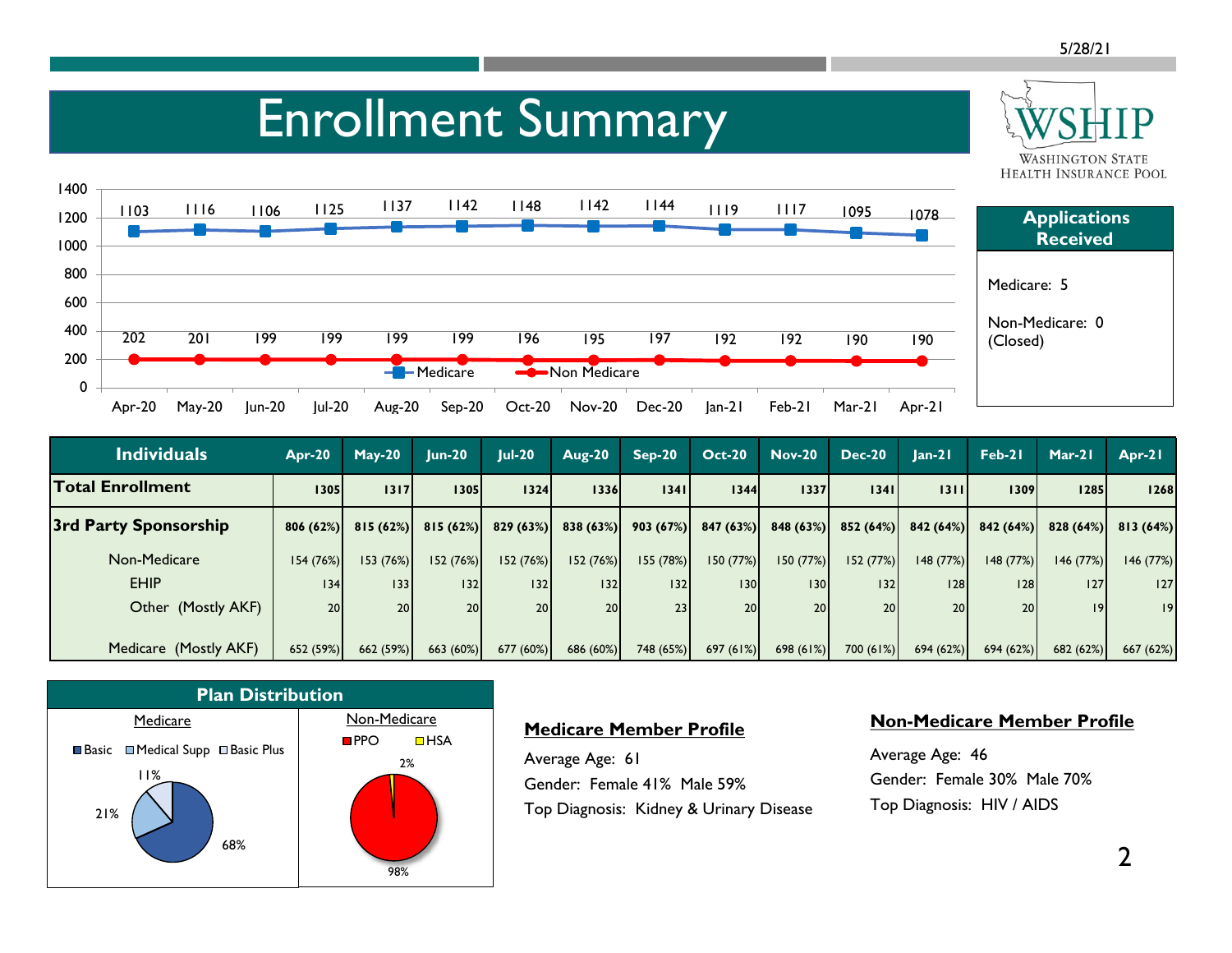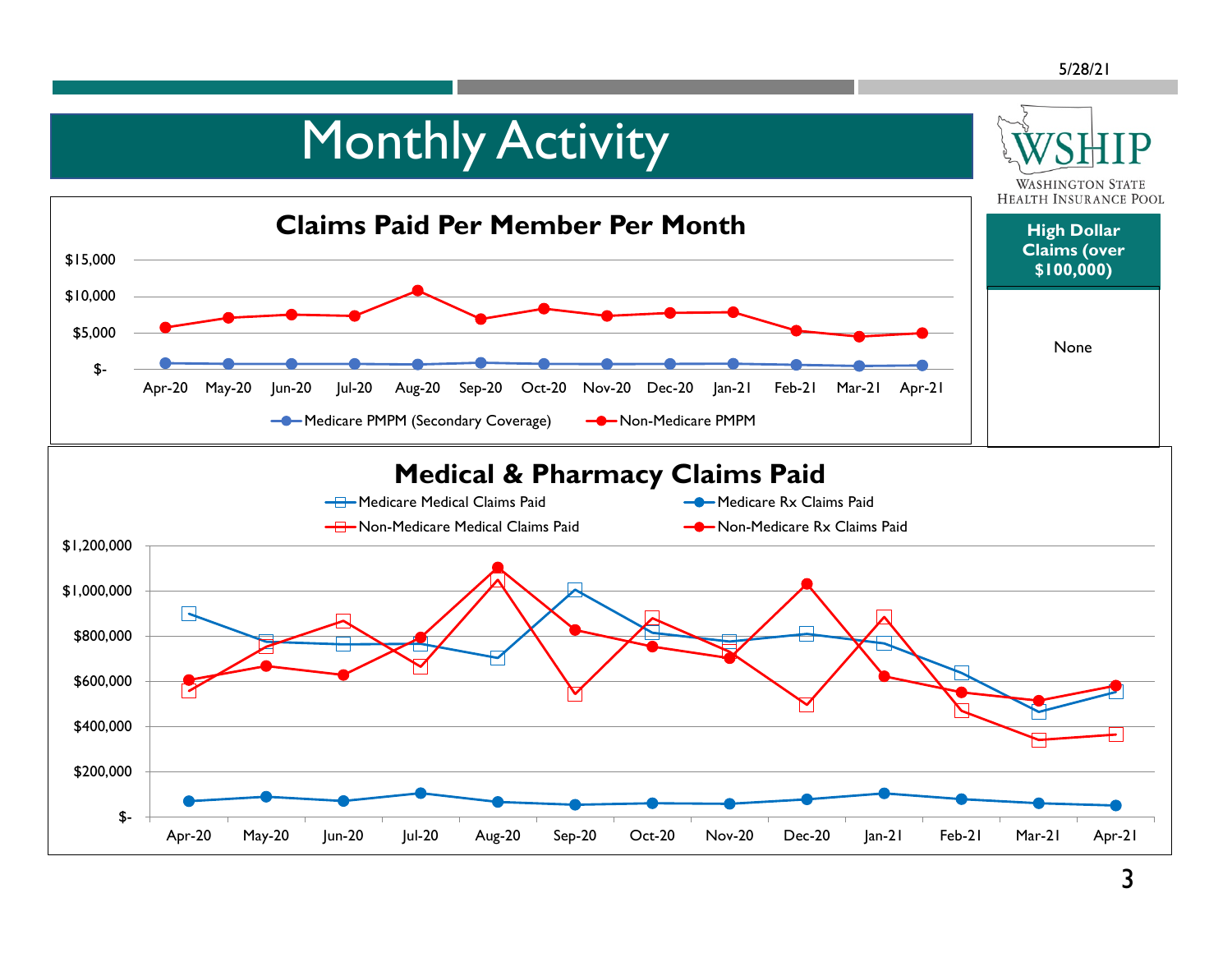# Monthly Activity



| <b>Service Levels</b>             |               |                          |               |                 |                 |               |               |               |               |               |               |                                                                                         |               |
|-----------------------------------|---------------|--------------------------|---------------|-----------------|-----------------|---------------|---------------|---------------|---------------|---------------|---------------|-----------------------------------------------------------------------------------------|---------------|
| <b>Metric</b>                     |               | Apr-20   May-20   Jun-20 |               |                 |                 |               |               |               |               |               |               | Jul-20   Aug-20   Sep-20   Oct-20   Nov-20   Dec-20   Jan-21   Feb-21   Mar-21   Apr-21 |               |
| <b>Customer Service:</b>          |               |                          |               |                 |                 |               |               |               |               |               |               |                                                                                         |               |
| Average Calls per Day             | 31            | 31                       | 28            | 30 <sup>1</sup> | 25              | 28            | 26            | 29            | 33            | 32            | 25            | 23                                                                                      | 24            |
| Speed of Answer (Standard 60 Sec) | 34            | 27                       | 32            | 29              | 30 <sup>1</sup> | 39            | 42            | 40            | 80            | 03            | 18            | 157                                                                                     | 94            |
| Top Call Reason                   | <b>Status</b> | <b>Status</b>            | <b>Status</b> | <b>Status</b>   | <b>Status</b>   | <b>Status</b> | <b>Status</b> | <b>Status</b> | <b>Status</b> | <b>Status</b> | <b>Status</b> | <b>Status</b>                                                                           | <b>Status</b> |
| <b>Claims:</b>                    |               |                          |               |                 |                 |               |               |               |               |               |               |                                                                                         |               |
| <b>Claims Processing Accuracy</b> | 99.2%         | 99.7%                    | 99.7%         | 99.4%           | 100.0%          | 99.4%         | 99.4%         | 99.4%         | 100.0%        | 99.1%         | 99.1%         | 98.8%                                                                                   | 100.0%        |
| (Standard 97%)                    |               |                          |               |                 |                 |               |               |               |               |               |               |                                                                                         |               |
| 30-Day Clean Claims Processing    | 100.0%        | 100.0%                   | 100.0%        | 100.0%          | 100.0%          | 100.0%        | 100.0%        | 100.0%        | 100.0%        | 100.0%        | 100.0%        | 100.0%                                                                                  | 100.0%        |
| (Standard 100%)                   |               |                          |               |                 |                 |               |               |               |               |               |               |                                                                                         |               |